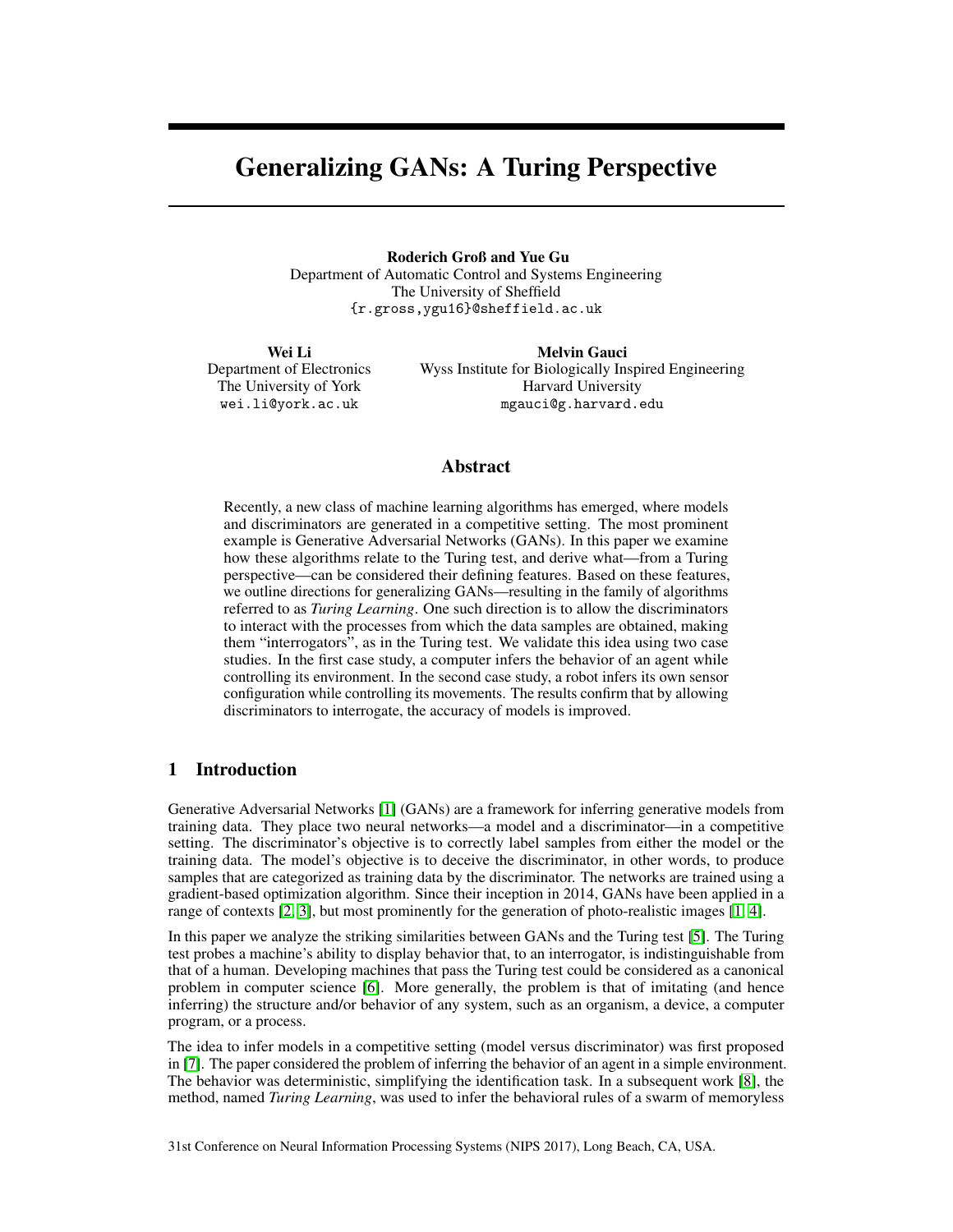

Figure 1: Illustration of the Turing test setup introduced in [5]. Player  $C$  (the interrogator) poses questions to and receives labelled answers from players  $A$  and  $B$ . Player  $C$  does not know which label (blue square or red disk) corresponds to which player. Player  $\mathcal C$  has to determine this after questioning.

robots. The robot's movements were tracked using an external camera system, providing the training data. Additional robots executed the rules defined by the models.

The contributions of this paper are

- to examine the defining features of GANs (and variants)—assuming a Turing perspective;
- to outline directions for generalizing GANs, in particular, to encourage alternative implementations and novel applications; for example, ones involving physical systems;
- to show, using two case studies, that more accurate models can be obtained if the discriminators are allowed to *interact* with the processes from which data samples are obtained (as the interrogators in the Turing test).<sup>1</sup>

# 2 A Turing Perspective

In 1950, Turing proposed an imitation game [5] consisting of three players  $A$ ,  $B$  and  $C$ . Figure 1 shows a schematic of this game. Player  $C$ , also referred to as the interrogator, is unable to see the other players. However, the interrogator can pose questions to and receive answers from them. Answers from the same player are consistently labelled (but not revealing its identity,  $\mathcal A$  or  $\mathcal B$ ). At the end of the game, the interrogator has to guess which label belongs to which player. There are two variants of the game, and we focus on the one where player  $A$  is a machine, while player  $B$  is human (the interrogator is always human). This variant, depicted in Figure 1, is commonly referred to as the Turing test [9, 10]. To pass the test, the machine would have to produce answers that the interrogator believes to originate from a human. If a machine passed this test, it would be considered intelligent.

For GANs (and variants), player  $C$ , the interrogator, is no longer human, but rather a computer program that learns to discriminate between information originating from players  $A$  and  $B$ . Player  $A$ is a computer program that learns to trick the interrogator. Player  $\beta$  could be any system one wishes to imitate, including humans.

### 2.1 Defining Features of GANs

Assuming a Turing perspective, we consider the following as the defining features of GANs (and variants):

- a training agent,  $\mathcal{T}$ , providing genuine data samples (the training data);
- a model agent,  $M$ , providing counterfeit data samples;

<sup>&</sup>lt;sup>1</sup>Different to [7], we consider substantially more complex case studies, where the discriminators are required to genuinely interact with the systems, as a pre-determined sequence of interventions would be unlikely to reveal all the observable behavioral features.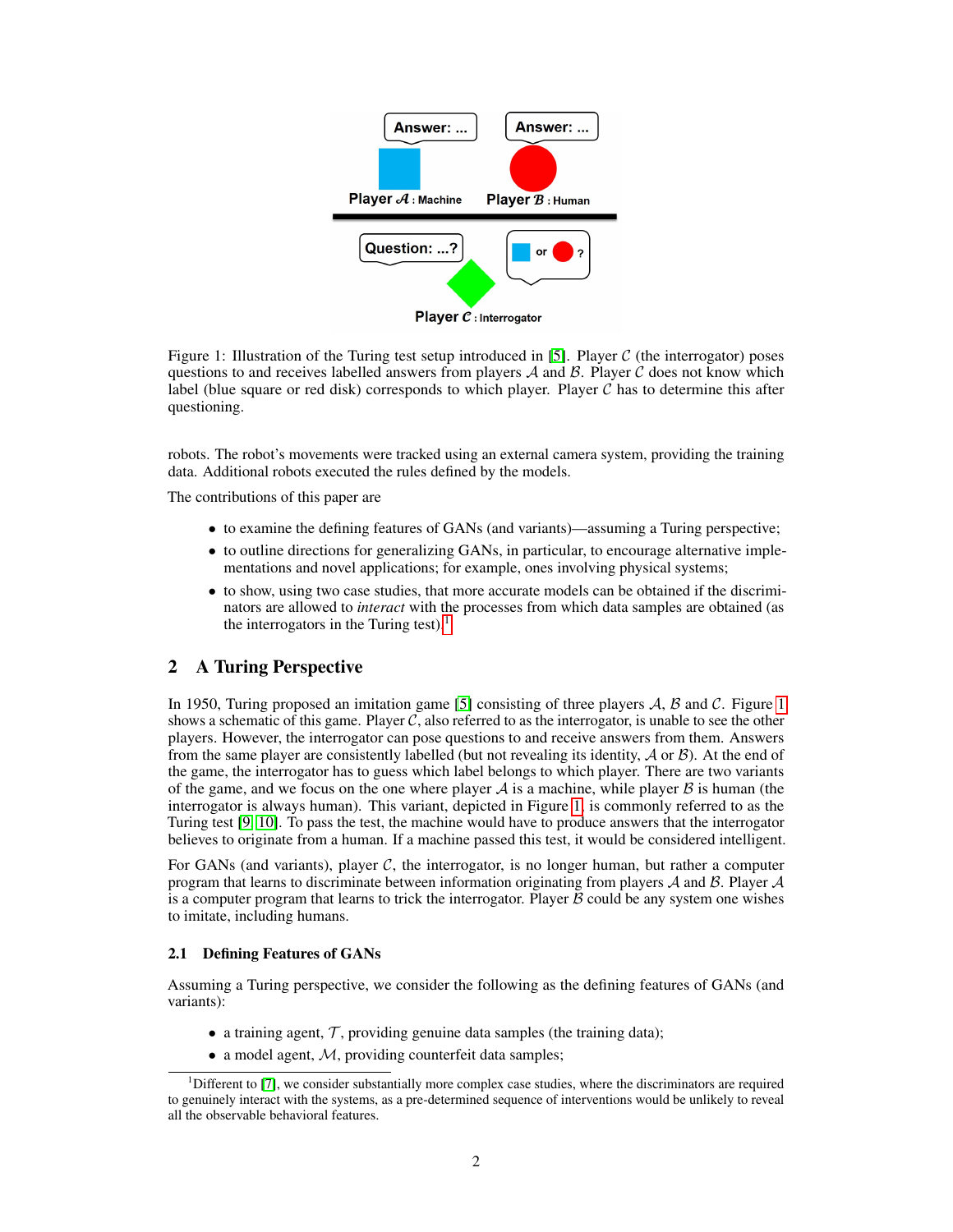- $\bullet$  a discriminator agent,  $\mathcal{D}$ , labelling data samples as either genuine or counterfeit;
- a process by which  $D$  observes or interacts with  $M$  and  $T$ ;
- $D$  and  $M$  are being optimized:
	- $D$  is rewarded for labelling data samples of  $T$  as genuine;
	- $\mathcal D$  is rewarded for labelling data samples of  $\mathcal M$  as counterfeit;
	- $M$  is rewarded for misleading  $D$  (to label its data samples as genuine).

It should be noted that in the Turing test there is a bi-directional exchange of information between player C and either player A or B. In GANs, however, during any particular "game", data flows only in one direction: The discriminator agent receives data samples, but is unable to influence the agent at the origin during the sampling process. In the case studies presented in this paper, this limitation is overcome, and it is shown that this can lead to improved model accuracy. This, of course, does not imply that active discriminators are beneficial for every problem domain.

### 2.2 Implementation Options of (Generalized) GANs

GANs and their generalizations, that is, algorithms that possess the aforementioned defining features, are instances of *Turing Learning* [8]. The *Turing Learning* formulation removes (from a Turing perspective unnecessary) restrictions of the original GAN formulation, for example, the need for models and discriminators to be represented as neural networks, or the need for optimizing these networks using gradient descent. As a result of this, the *Turing Learning* formulation is very general, and applicable to a wide range of problems (e.g., using models with discrete, continuous or mixed representations).

In the following, we present the aspects of implementations that are not considered as defining features, but rather as implementation options. They allow *Turing Learning* to be tailored, for example, by using the most suitable model representation and optimization algorithm for the given problem domain. Moreover, users can choose implementation options they are familiar with, making the overall framework<sup>2</sup> more accessible.

- *Training data*. The training data could take any form. It could be artificial (e.g., audio, visual, textual data in a computer), or physical (e.g., a geological sample, engine, painting or human being).
- *Model presentation*. The model could take any form. In GANs [1], it takes the form of a neural network that generates data when provided with a random input. Other representations include vectors, graphs, and computer programs. In any case, the representation should be expressive enough, allowing a model to produce data with the same distribution as the training data. The associated process could involve physical objects (e.g., robots [8]). If the training data originates from physical objects, but the model data originates from simulation, special attention is needed to avoid the so called reality gap [11]. Any difference caused not by the model but rather the process to collect the data (e.g., tracking equipment) may be detected by the discriminators, which could render model inference impossible.
- *Discriminator representation*. The discriminator could take any form. Its representation should be expressive enough to distinguish between genuine and counterfeit data samples. These samples could be artificial or physical. For example, a discriminator could be networked to an experimental platform, observing and manipulating some physical objects or organisms.
- *Optimization algorithms*. The optimization algorithms could take any form as long as they are compatible with the solution representations. They could use a single candidate solution or a population of candidate solutions [8, 12]. In the context of GANs, gradient-based optimization algorithms are widely applied [13]. These algorithms however require the objective function to be differentiable and (ideally) unimodal. A wide range of metaheuristic algorithms [14] could be explored for domains with more complex objective functions. For example, if the model was represented using a computer program, genetic programming algorithms could be used.

<sup>2</sup> For an algorithmic description of *Turing Learning*, see [8].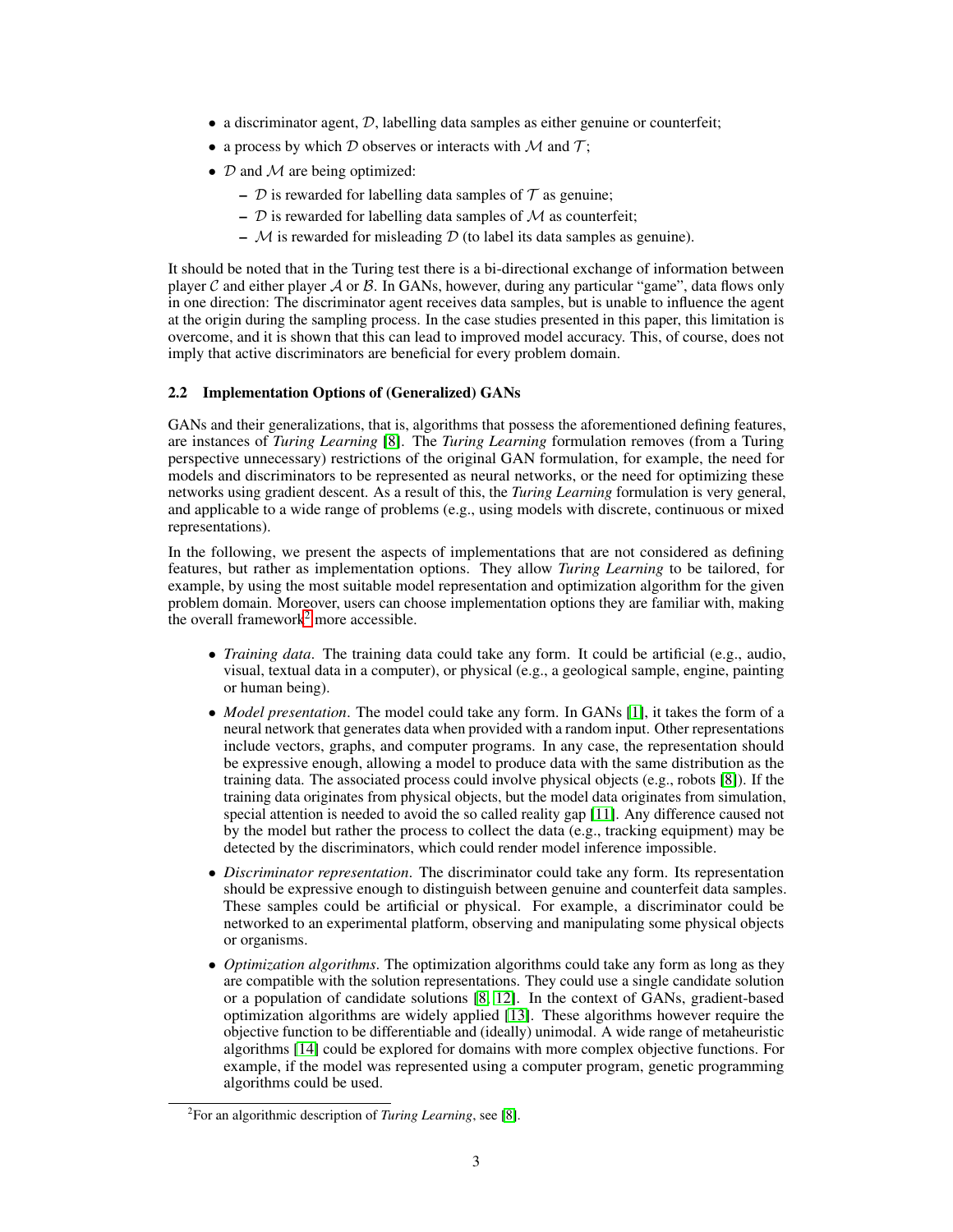

Figure 2: In Case Study 1, we consider a non-embodied agent that is subjected to a stimulus,  $S$ , which can be either low  $(L)$  or high  $(H)$ . The task is to infer how the agent responds to the stimulus. The discriminator controls the stimulus while observing the behavior of the agent (expressed as  $v$ ), which is governed by above probabilistic finite-state machine. Label  $S\&p$  denotes that if the stimulus is  $S \in \{L, H\}$ , the corresponding transition occurs with probability p. We assume that the structure of the state machine is known, and that the parameters  $(p_1, p_2, v_2, v_3, \ldots, v_n)$  are to be inferred.

- *Coupling mechanism between the model and discriminator optimizers*. The optimization processes for the model and discriminator solutions are dependent on each other. Hence they may require careful synchronization [1]. Moreover, if using multiple models and/or multiple discriminators, choices have to be made for which pairs of solutions to evaluate. Elaborate evaluation schemes may take into account the performance of the opponents in other evaluations (e.g., using niching techniques). Synchronization challenges include those reported for coevolutionary systems.<sup>3</sup> In particular, due to the so-called *Red Queen Effect*, the absolute quality of solutions in a population may increase while the quality of solutions relative to the other population may decrease, or vice versa [18]. *Cycling* [20] refers to the phenomenon that some solutions that have been lost, may get rediscovered in later generations. A method for overcoming the problem is to retain promising solutions in an archive—the "hall of fame" [21]. *Disengagement* can occur when one population (e.g., the discriminators) outperforms the other population, making it hard to reveal differences among the solutions. Methods for addressing disengagement include "resource sharing" [22] and "reducing virulence" [20].
- *Termination criterion*. Identifying a suitable criterion for terminating the optimization process can be challenging, as the performance is defined in relative rather than absolute terms. For example, a model that is found to produce genuine data by each of a population of discriminators may still not be useful (the discriminators may have performed poorly). In principle, however, any criterion can be applied (e.g., convergence data, fixed time limit, etc).

# 3 Case Study 1: Inferring Stochastic Behavioral Processes Through Interaction

### 3.1 Problem Formulation

This case study is inspired from ethology—the study of animal behavior. Animals are sophisticated agents, whose actions depend on both their internal state and the stimuli present in their environment. Additionally, their behavior can have a stochastic component. In the following, we show how *Turing Learning* can infer the behavior of a simple agent that captures the aforementioned properties.

The agent's behavior is governed by the probabilistic finite-state machine (PFSM)<sup>4</sup> shown in Figure 2. It has n states, and it is assumed that each state leads to some observable behavioral feature,  $v \in \mathbb{R}$ , hereafter referred to as the agent's velocity. The agent responds to a stimulus that can take two levels, low  $(L)$  or high  $(H)$ . The agent starts in state 1. If the stimulus is L, it remains in state 1 with certainty.

 $3$ Coevolutionary algorithms have been studied in a range of contexts [15, 16, 17], including system identification [18, 19], though these works differ from GANs and *Turing Learning* in that no discriminators evolve, but rather pre-defined metrics gauge on how similar the model and training data are. For some system identification problems, the use of such pre-defined metrics can result in poor model accuracy, as shown in [8].

<sup>&</sup>lt;sup>4</sup>PFSMs generalize the concept of Markov chains [23, 24].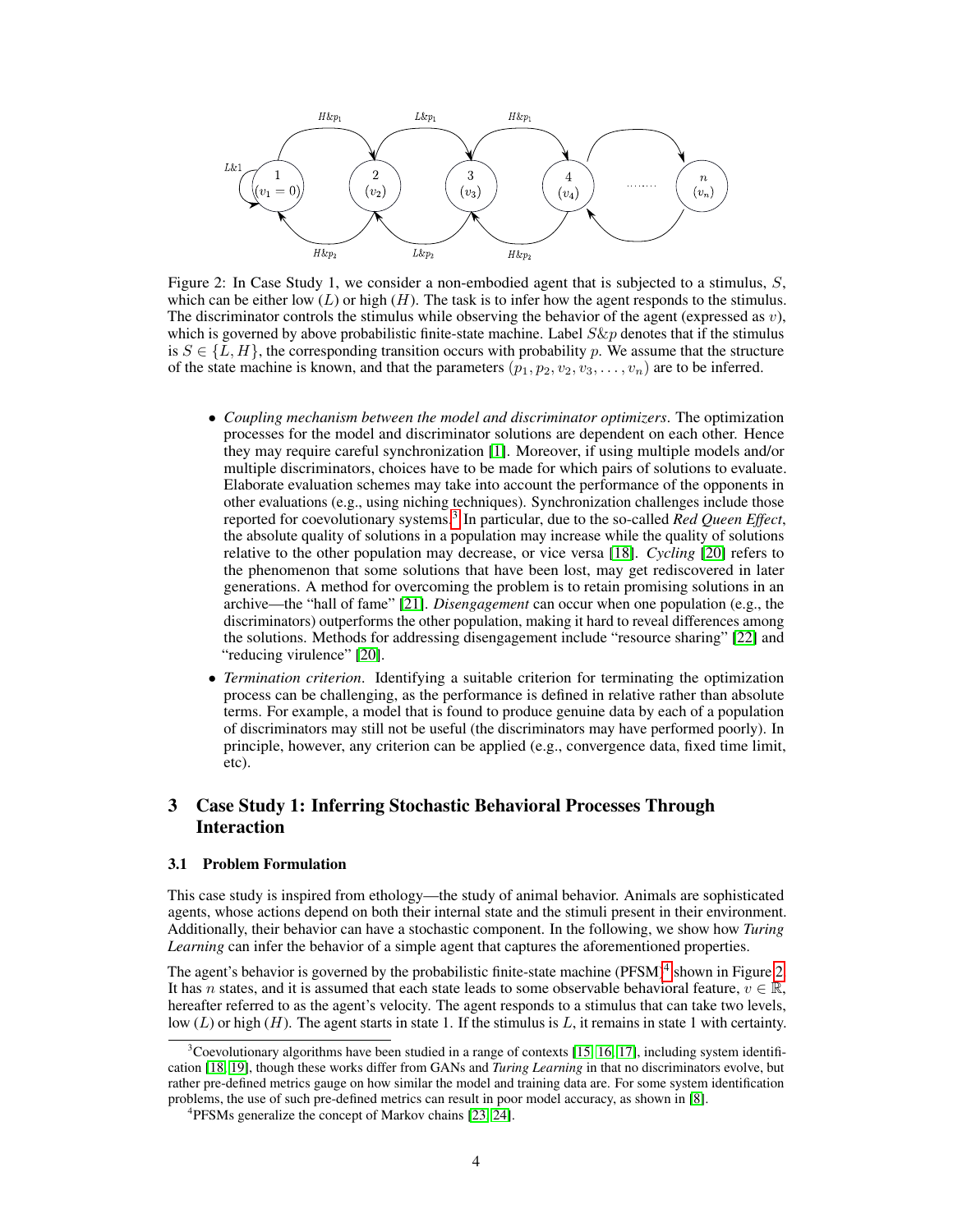If the stimulus is H, it transitions to state 2 with probability  $p_1$ , and remains in state 1 otherwise. In other words, on average, it transitions to state 2 after  $1/p_1$  steps. In state  $k = 2, 3, \ldots, n - 1$ , the behavior is as follows. If the stimulus is identical to that which brings the agent into state  $k$  from state  $k - 1$ , the state reverts to  $k - 1$  with probability  $p_2$  and remains at k otherwise. If the stimulus is different to that which brings the agent into state k from state  $k - 1$ , the state progresses to  $k + 1$ with probability  $p_1$  and remains at k otherwise. In state n, the only difference is that if the stimulus is different to that which brought about state n, the agent remains in state n with certainty (as there is no next state to progress to).

By choosing  $p_1$  close to 0 and  $p_2 = 1$ , we force the need for interaction if the higher states are to be observed for a meaningful amount of time. This is because once a transition to a higher state happens, the interrogator must immediately toggle the stimulus to prevent the agent from regressing back to the lower state.

#### 3.2 *Turing Learning* Implementation

We implement *Turing Learning* for this problem as follows:

• *Training data.* To obtain the training data, the discriminator interacts with the PFSM, shown in Figure 2. The number of states are set to four  $(n = 4)$ . The parameters used to generate the (genuine) data samples are given by:

$$
\mathbf{q} = (p_1^*, p_2^*, v_2^*, v_3^*, v_4^*) = (0.1, 1.0, 0.2, 0.4, 0.6). \tag{1}
$$

- *Model representation*. It is assumed that the structure of the PFSM is known, while the parameters, q, are to be inferred. All parameters can vary in  $\mathbb{R}$ . To interpret  $p_1$  and  $p_2$  as probabilities, they are mapped to the closest point in  $[0, 1]$ , if outside this interval. The model data is derived analogously to that of the training data.
- *Discriminator representation*. The discriminator is implemented as an Elman neural network [25] with 1 input neuron, 5 hidden neurons, and 2 output neurons. At each time step  $t$ , the observable feature (the agent's velocity v) is fed into the input neuron.<sup>5</sup> After updating the neural network, the output from one of the output neurons is used to determine the stimulus at time step  $t + 1$ , L or H. At the end of a trial (100 time steps), the output from the other output neuron is used to determine whether the discriminator believes the agent under investigation to be the training agent  $(\mathcal{T})$  or model agent  $(\mathcal{M})$ .
- *Optimization Algorithms*. We use a standard  $(\mu + \lambda)$  evolution strategy with self-adapting mutation strengths [26] for both the model and the discriminator populations. We use  $\mu = \lambda = 50$  in both cases. The populations are initialized at random. The parameter values of the optimization algorithm are set as described in [26].
- *Coupling mechanism between the model and discriminator optimizers*. The coupling comes from the evaluation process, which in turn affects the population selection. Each of the 100 candidate discriminators is evaluated once with each of the 100 models, as well as an additional 100 times with the training agent. It receives a point every time it correctly labels the data as either genuine or counterfeit. At the same time, each model receives a point for each time a discriminator mistakenly judges its data as genuine.
- *Termination criterion*. The optimization process is stopped after 1000 generations.

#### 3.3 Results

To validate the advantages of the interactive approach, we use three setups for the *Turing Learning* algorithm. In the default setup, hereafter "Interactive" setup, the discriminator controls the environmental stimulus while observing the agent. In the other two setups, the discriminator observes the agent in a passive manner; that is, its output is not used to update the stimulus. Instead, the stimulus is uniformly randomly chosen at the beginning of the trial, and it is toggled with probability 0.1 at any time step (the stimulus is hence expected to change on average every 10 time steps). In setup "Passive 1", the discriminator has the same input as in the "Interactive" setup (the observable feature, v). In setup "Passive 2", the discriminator has one additional input, the current stimulus  $(S)$ . All other aspects of the passive setups are identical to the "Interactive" setup.

 $5T$ o emulate a noisy tracking process, the actual speed value is multiplied with a number chosen with a uniform distribution in the range (0.95, 1.05).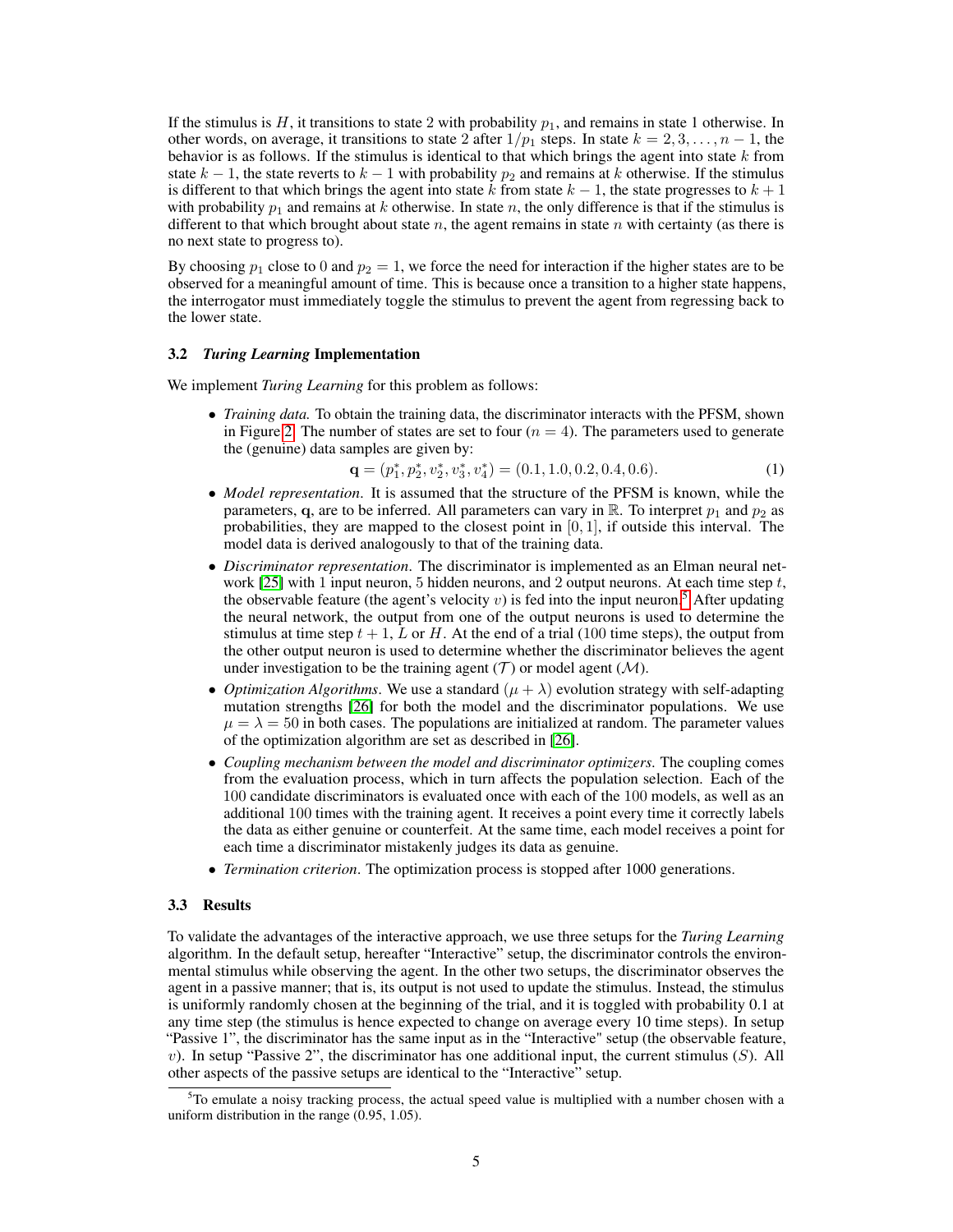

Figure 3: Results from Case Study 1. (a) Model parameters *Turing Learning* inferred about a simulated agent. In the "Interactive" setup, the discriminator observes the agent while controlling a stimulus that the agent responds to. In the two passive setups, the discriminator observes the agent and/or stimulus, while the latter is randomly generated (for details, see text). The models are those with the highest evaluation value in the final generation (20 runs per setup). The dashed lines indicate the optimal parameter value (which is to be identified). (b) Example showing how one of the discriminators interacted with the agent during a trial. For the stimulus (blue), L and H are shown as 0 and 1, respectively.

For each setup, we performed 20 runs of the *Turing Learning* algorithm. Figure 3(a) shows the distribution of the inferred models that achieved the highest evaluation value in the 1000th generation. The "Interactive" setup is the only one that inferred all parameters with good accuracy.

Figure 3(b) shows a typical example of how a discriminator interacts with the agent. The discriminator initially sets the environmental stimulus to alternating values (i.e., toggling between  $H$  and  $L$ ). Once the agent advances from state 1 to state 2, the discriminator instantly changes the stimulus to  $L$  and holds it constant. Once the agent advances to higher states, the stimulus is switched again, and so forth. This strategy allows the discriminator to observe the agent's velocity in each state.

# 4 Case Study 2: A Robot Inferring Its Own Sensor Configuration

#### 4.1 Problem Formulation

The reality gap is a well-known problem in robotics: Often, behaviors that work well in simulation do not translate effectively into real-world implementations [11]. This is because simulations are generally unable to capture the full range of features of the real world, and therefore make simplifying assumptions. Yet, simulations can be important, even on-board a physical robot, as they facilitate planning and optimization.

This case study investigates how a robot can use *Turing Learning* to improve the accuracy of a simulation model of itself, though a process of self-discovery, similar to [27]. In a practical scenario, the inference could take place on-board a physical platform. For convenience, we use an existing simulation platform [28], which has been extensively verified and shown to be able to cross the reality gap [29]. The robot, an e-puck [30], is represented as a cylinder of diameter 7.4 cm, height 4.7 cm and mass 152 g. It has two symmetrically aligned wheels. Their ground contact velocity ( $v_{\text{left}}$  and  $v_{\text{right}}$ ) can be set within [-12.8, 12.8] (cm/s). During the motion, random noise is applied to each wheel velocity, by multiplying it with a number chosen with a uniform distribution in the range  $(0.95, 0.005)$ 1.05).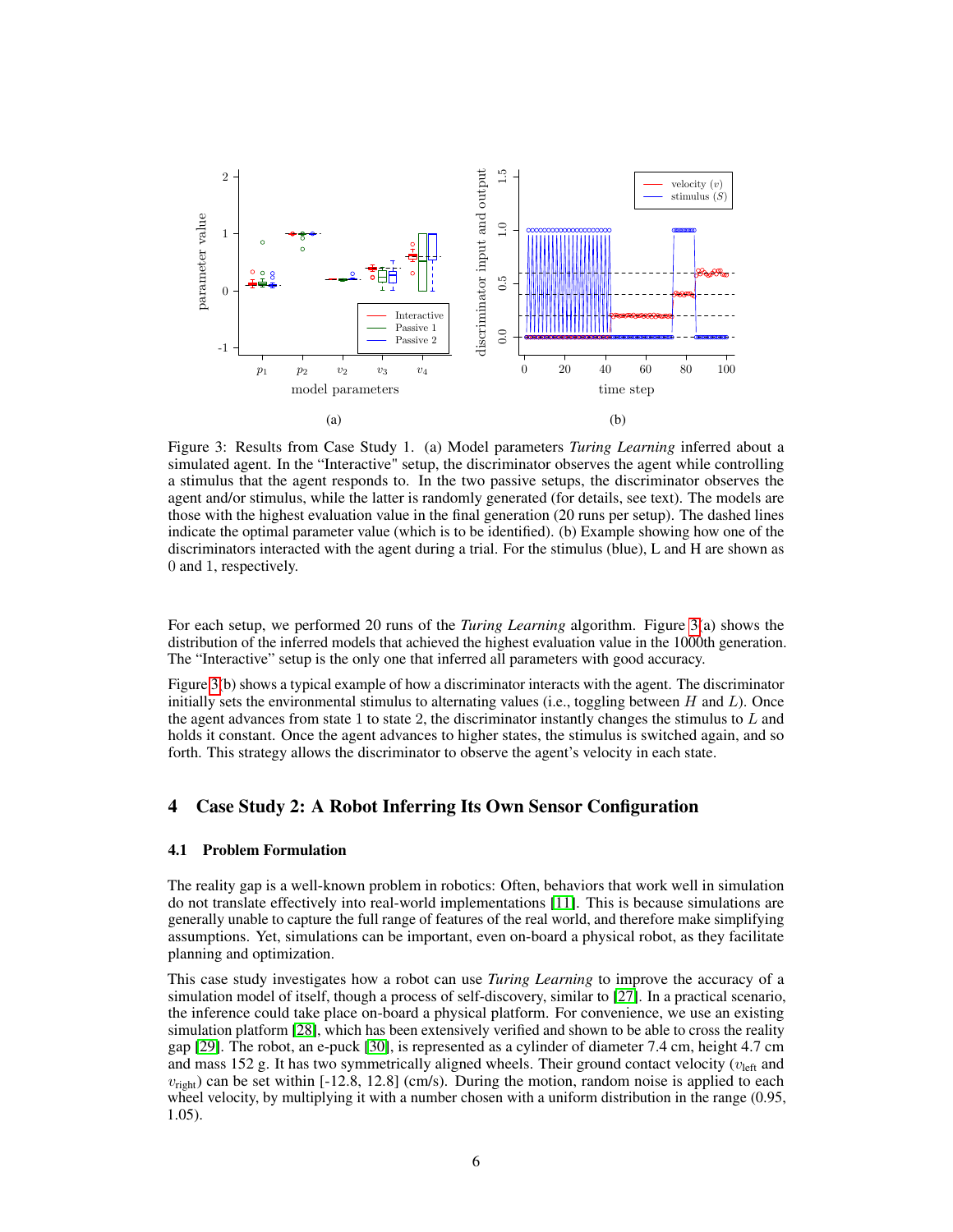

Figure 4: In Case Study 2, we consider a miniature mobile robot, the e-puck, that perceives its environment via eight infrared (IR) proximity sensors. The robot is unaware of the spatial configuration of these sensors, and has to infer it. The discriminator controls the movements of the robot, while observing the reading values of the sensors. (a) The sensor configuration to be inferred is the one of the physical e-puck robot. It comprises of 16 parameters, representing the orientations  $(\theta)$  and displacements  $(d)$  of the 8 proximity sensors. (b) The robot is placed at random into an environment with nine moveable obstacles.

The robot has eight infrared proximity sensors distributed around its cylindrical body, see Figure 4(a). The sensors provide noisy reading values  $(s_1, s_2, \ldots, s_8)$ . We assume that the robot does not know where the sensors are located (neither their orientations, nor their displacements from the center). Situations like this are common in robotics, where uncertainties are introduced when sensors get mounted manually or when the sensor configuration may change during operation (e.g., at the time of collision with an object, or when the robot itself reconfigures the sensors). The sensor configuration can be described as follows:

$$
\mathbf{q} = (\theta_1, \theta_2, \dots, \theta_8, d_1, d_2, \dots, d_8), \tag{2}
$$

where  $d_i \in (0, R]$  defines the distance of sensor i from the robot's center (R is the robot's radius), and  $\theta_i \in [-\pi, \pi]$  defines the bearing of sensor i relative to the robot's front.

The robot operates in a bounded square environment with sides 50 cm, shown in Figure 4(b). The environment also contains nine movable, cylindrical obstacles, arranged in a grid. The distance between the obstacles is just wide enough for an e-puck to pass through.

#### 4.2 *Turing Learning* Implementation

We implement *Turing Learning* for this problem as follows:

- *Training data*. The training data comes from the eight proximity sensors of a "real" epuck robot, that is, using sensor configuration q as defined by the robot (see Figure 4(a)). The discriminator controls the movements of the robot within the environment shown in Figure 4(b), while observing the readings of its sensors.
- *Model representation*. It is assumed that the sensor configuration, q, is to be inferred. In other words, a total of 16 parameters have to be estimated.
- *Discriminator representation*. As in Case Study 1, the discriminator is implemented as an Elman neural network with 5 hidden neurons. The network has 8 inputs that receive values from the robot's proximity sensors  $(s_1, s_2, \ldots, s_8)$ . In addition to the classification output, the discriminator has two control outputs, which are used to set the robot's wheel velocities ( $v_{\text{left}}$  and  $v_{\text{right}}$ ). In each trial, the robot starts from a random position and random orientation within the environment.<sup>6</sup> The evaluation lasts for 10 seconds. As the robot's sensors and actuators are updated 10 times per second, this results in 100 time steps.
- The remaining aspects are implemented exactly as in Case Study 1.

<sup>&</sup>lt;sup>6</sup>As the robot knows neither its relative position to the obstacles, nor its sensor configuration, the scenario can be considered as a *chicken-and-egg* problem.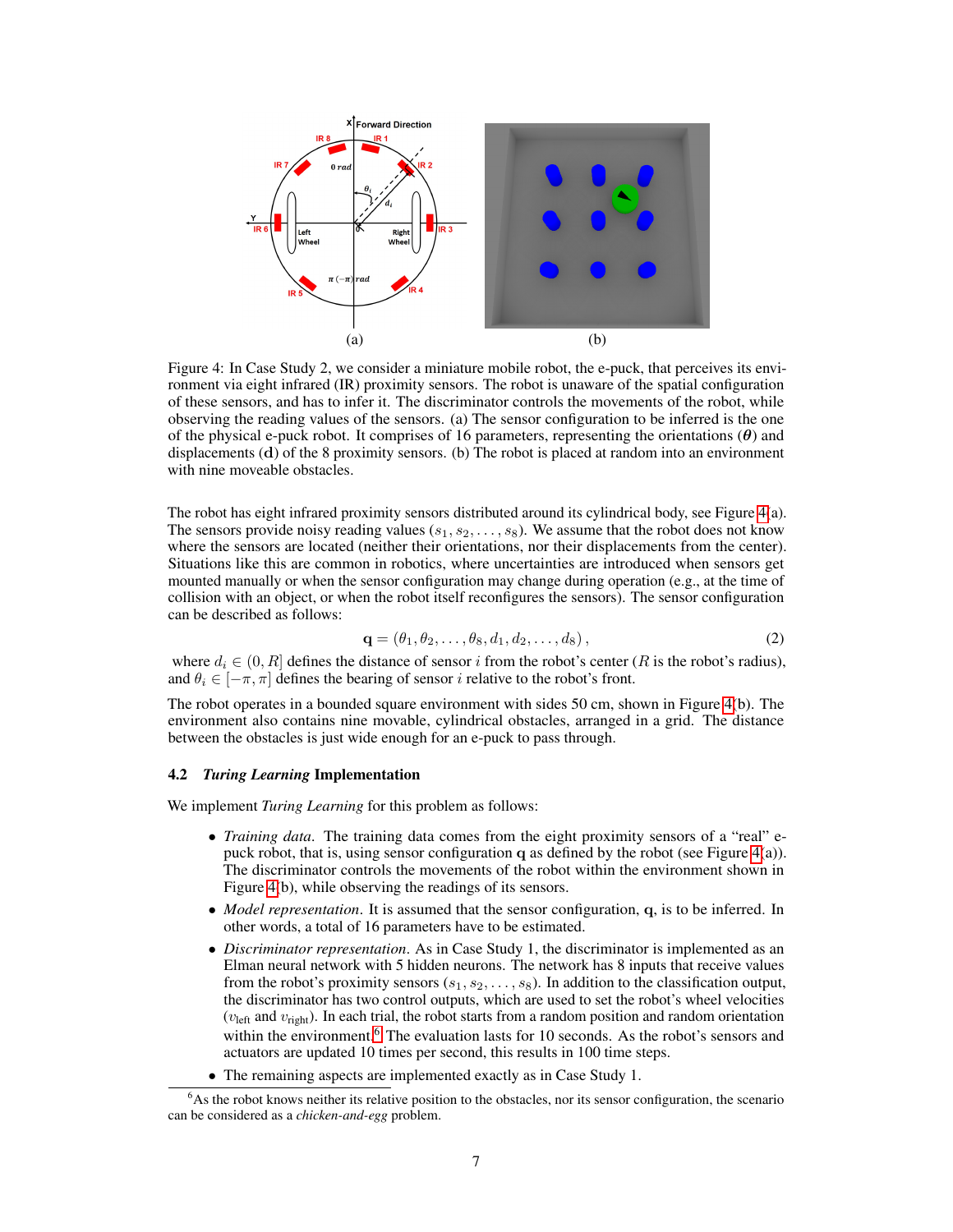

Figure 5: Results from Case Study 2. Model parameters *Turing Learning* inferred about the sensor configuration of the e-puck robot: (a) sensor orientations, (b) sensor displacements. In the "Interactive" setup, the discriminator observes the sensor reading values while controlling the movements of the robot. In the two passive setups, the discriminator observes the sensor reading values and/or movements while the latter are randomly generated (for details, see text). The models are those with the highest evaluation value in the final generation (20 runs per setup). The dashed lines indicate the optimal parameter value (which is to be identified).

### 4.3 Results

To validate the advantages of the interactive approach, we use again three setups. In the "Interactive" setup the discriminator controls the movements of the robot while observing its sensor readings. In the other two setups, the discriminator observes the robot's sensor readings in a passive manner; that is, its output is not used to update the movements of the robot. Rather, the pair of wheel velocities is uniformly randomly chosen at the beginning of the trial, and, with probability 0.1 at any time step (the movement pattern hence is expected to change on average every 10 time steps). In setup "Passive 1", the discriminator has the same inputs as in the "Interactive" setup (the reading values of the robot's sensors,  $s_1, s_2, \ldots, s_8$ ). In setup "Passive 2", the discriminator has two additional inputs, indicating the velocities of the left and right wheels ( $v_{\text{left}}$  and  $v_{\text{right}}$ ). All other aspects of the passive setups are identical to the "Interactive" setup.

For each setup, we performed 20 runs of the *Turing Learning* algorithm. Figure 5 shows the distribution of the inferred models that achieved the highest evaluation value in the 1000th generation. The "Interactive" setup is the only one that inferred the orientations of the proximity sensors with good accuracy. The displacement parameters were inferred with all setups, though none of them was able to provide accurate estimates.

Figure 6 shows a typical example of how a discriminator controls the robot. At the beginning, the robot rotates clockwise, registering an obstacle with sensors  $s_7, s_6, \ldots, s_2$  (in that order). The robot then moves forward, and registers the obstacle with sensors  $s_1$  and/or  $s_8$ , while pushing it. This confirms that  $s_1$  and  $s_8$  are indeed forward-facing. Once the robot has no longer any obstacle in its front, it repeats the process. To validate if the sensor-to-motor coupling was of any significance for the discrimination task, we recorded the movements of a robot controlled by the best discriminator of each of the 20 runs. The robot used either the genuine sensor configuration (50 trials) or the best model configuration of the corresponding run (50 trials). In these 2000 "closed-loop" experiments, the discriminator made correct judgments in 69.45% of the cases. We then repeated the 2000 trials, now ignoring the discriminator's control outputs, but rather using the movements recorded earlier. In these 2000 "open-loop" experiments, the discriminator made correct judgments in 58.60% of the cases—a significant drop, though still better than guessing (50%).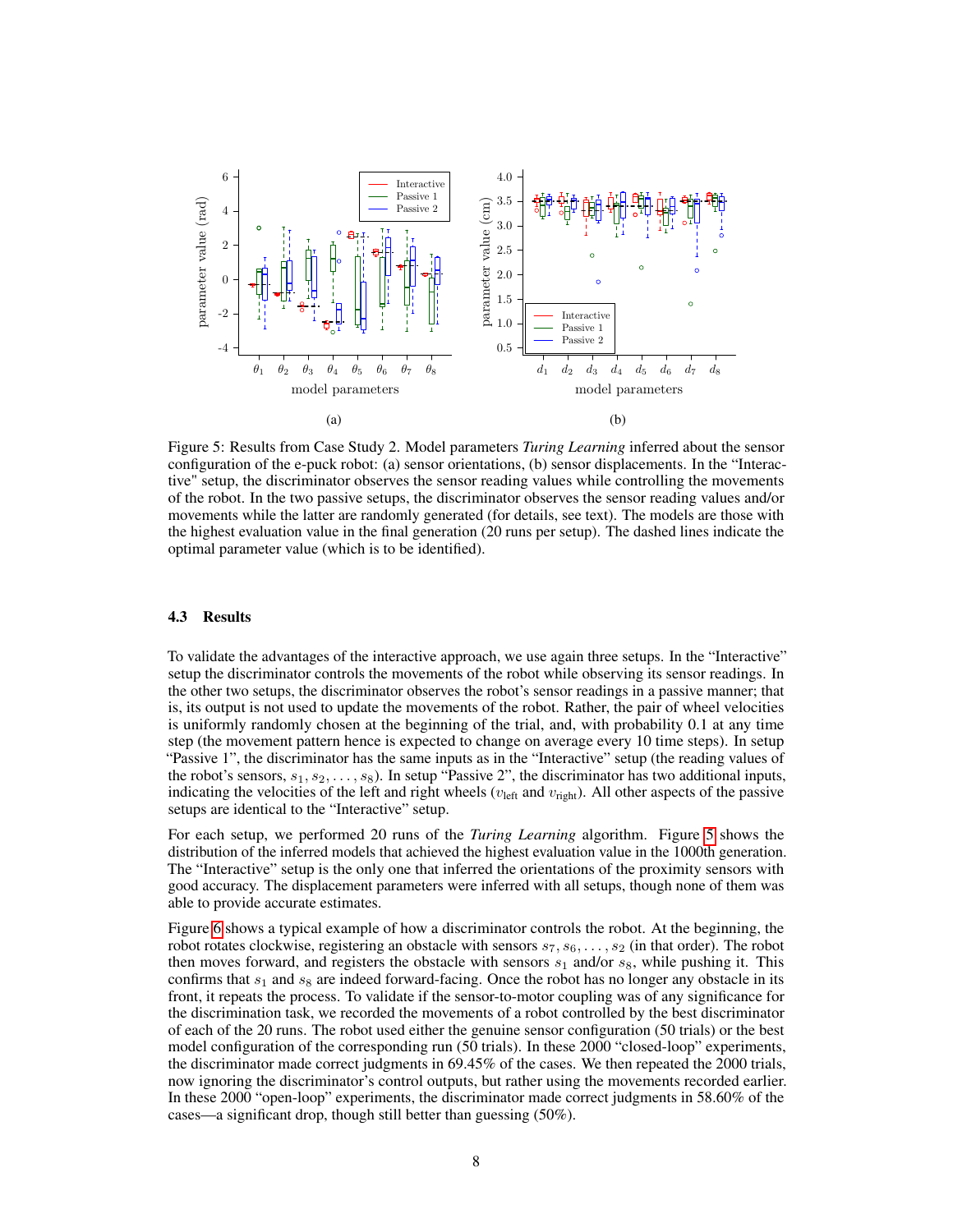

Figure 6: Example showing how one of the discriminators in Case Study 2 controlled the robot's movements during the trial. The discriminator takes as input the robot's eight sensor reading values (shown at the top), and controls the velocities of the wheels (shown at the bottom). The discriminator has to decide whether the sensor configuration of the robot corresponds to the one of the physical e-puck robot. For details, see text.

### 5 Conclusion

In this paper we analyzed how Generative Adversarial Networks (GANs) relate to the Turing test. We identified the defining features of GANs, if assuming a Turing perspective. Other features, including choice of model representation, discriminator representation, and optimization algorithm, were viewed as implementation options of a generalized version of GANs, also referred to as *Turing Learning*.

It was noted that the discriminator in GANs does not *directly* influence the sampling process, but rather is provided with a (static) data sample from either the generative model or training data set. This is in stark contrast to the Turing test, where the discriminator (the interrogator) plays an active role; it poses questions to the players, to reveal the information most relevant to the discrimination task. Such interactions are by no means always useful. For the purpose for generating photo-realistic images, for example, they may not be needed.<sup>7</sup> For the two case studies presented here, however, interactions were shown to cause an improvement in the accuracy of models.

The first case study showed how one can infer the behavior of an agent while controlling a stimulus present in its environment. It could serve as a template for studies of animal/human behavior, especially where some behavioral traits are revealed only through meaningful interactions. The inference task was not simple, as the agent's actions depended on a hidden stochastic process. The latter was influenced by the stimulus, which was set to either low or high by the discriminator (100 times). It was not known in advance which of the  $2^{100}$  sequences are useful. The discriminator thus needed to dynamically construct a suitable sequence, taking the observation data into account.

The second case study focused on a different class of problems: active self-discovery. It showed that a robot can infer its own sensor configuration through controlled movements. This case study could serve as a template for modelling physical devices. The inference task was not simple, as the robot started from a random position in the environment, and its motors and sensors were affected by noise. The discriminator thus needed to dynamically construct a control sequence that let the robot approach an obstacle and perform movements for testing its sensor configuration.

Future work could attempt to build models of more complex behaviors, including those of humans.

#### Acknowledgments

The authors thank Nathan Lepora for stimulating discussions.

 $<sup>7</sup>$ Though if the discriminator could request additional images by the same model or training agent, problems</sup> like mode collapse might be prevented.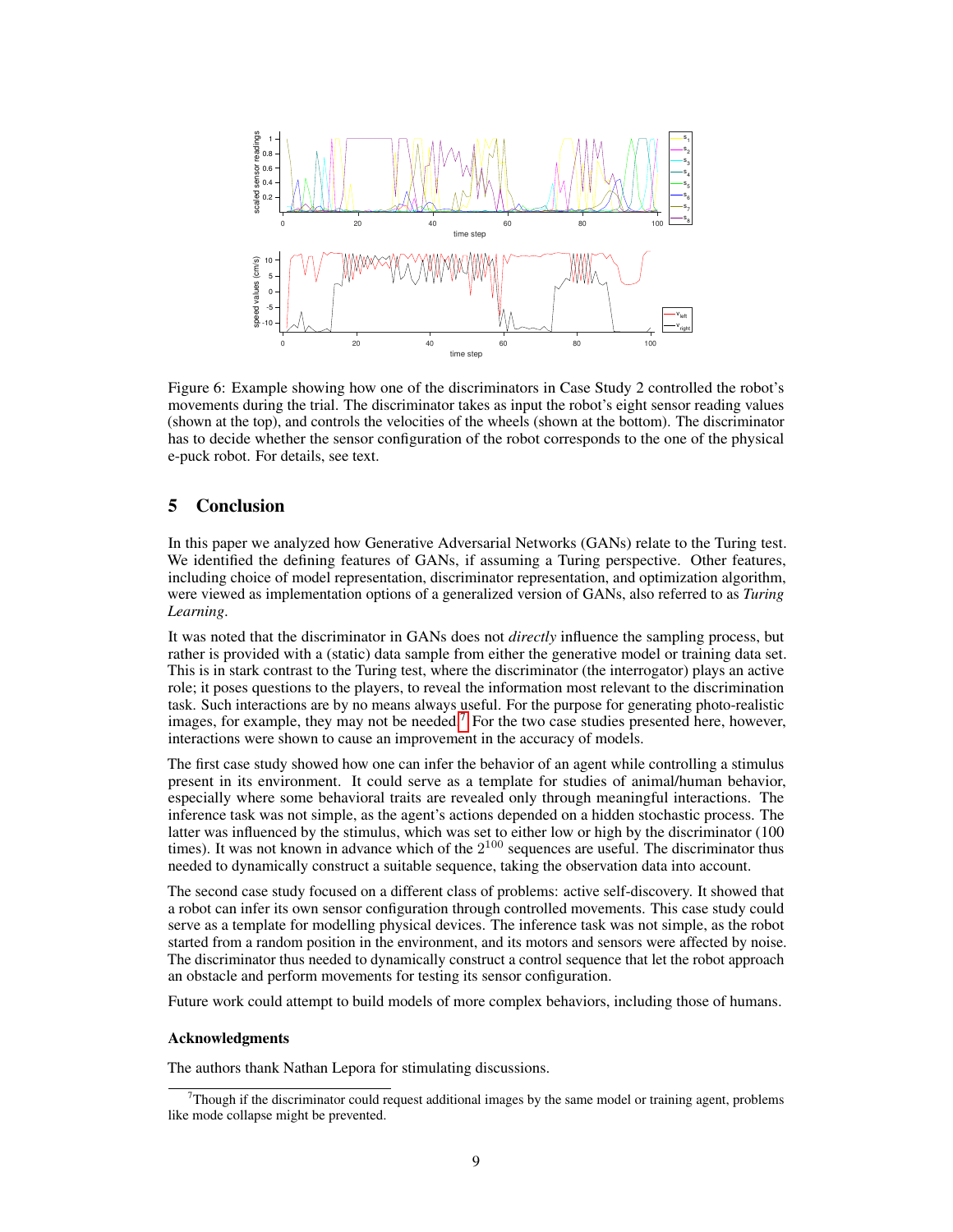### References

- [1] I. Goodfellow, J. Pouget-Abadie, M. Mirza, B. Xu, D. Warde-Farley, S. Ozair, A. Courville, and Y. Bengio. Generative adversarial nets. In *Advances in Neural Information Processing Systems 27*, pages 2672–2680. Curran Associates, Inc., 2014.
- [2] A. Dosovitskiy, J. Tobias-Springenberg, and T. Brox. Learning to generate chairs with convolutional neural networks. In *Proceedings of the 2015 IEEE Conference on Computer Vision and Pattern Recognition (CVPR)*, pages 1538–1546. IEEE, 2015.
- [3] K. Schawinski, C. Zhang, H. Zhang, L. Fowler, and G. K. Santhanam. Generative adversarial networks recover features in astrophysical images of galaxies beyond the deconvolution limit. *Monthly Notices of the Royal Astronomical Society: Letters*, 467(1):L110, 2017.
- [4] A. Radford, L. Metz, and S. Chintala. Unsupervised representation learning with deep convolutional generative adversarial networks. *CoRR*, abs/1511.06434, 2015.
- [5] A. M. Turing. Computing machinery and intelligence. *Mind*, 59(236):433–460, 1950.
- [6] R. M. French. The Turing test: The first 50 years. *Trends in Cognitive Sciences*, 4(3):115–122, 2000.
- [7] W. Li, M. Gauci, and R Groß. A coevolutionary approach to learn animal behavior through controlled interaction. In *Proceedings of the 15th Annual Conference on Genetic and Evolutionary Computation (GECCO 2013)*, pages 223–230. ACM, 2013.
- [8] W. Li, M. Gauci, and R. Groß. Turing Learning: A metric-free approach to inferring behavior and its application to swarms. *Swarm Intelligence*, 10(3):211–243, 2016.
- [9] S. Harnad. Minds, machines and Turing: The indistinguishability of indistinguishables. *Journal of Logic, Language and Information*, 9(4):425–445, 2000.
- [10] A. Pinar Saygin, I. Cicekli, and V. Akman. Turing test: 50 years later. *Minds and Machines*, 10(4):463–518, 2000.
- [11] N. Jacobi, P. Husbands, and I. Harvey. Noise and the reality gap: The use of simulation in evolutionary robotics. In *Proceedings of the 3rd European Conference on Advances in Artificial Life*, pages 704–720. Springer-Verlag, 1995.
- [12] D. J. Im, H. Ma, C. Kim, and G. W. Taylor. Generative adversarial parallelization. *CoRR*, abs/1612.04021, 2016.
- [13] I. J. Goodfellow. NIPS 2016 tutorial: Generative adversarial networks. *CoRR*, abs/1701.00160, 2017.
- [14] F. Glover and K. Sörensen. Metaheuristics. *Scholarpedia*, 10(4):6532, 2015.
- [15] W. D. Hillis. Co-evolving parasites improve simulated evolution as an optimization procedure. *Physica D: Nonlinear Phenomena*, 42(1):228–234, 1990.
- [16] Geoffrey F. Miller and Dave Cliff. Protean behavior in dynamic games: Arguments for the co-evolution of pursuit-evasion tactics. In *Proceedings of the 3rd International Conference on Simulation of Adaptive Behavior: From Animals to Animats 3 (SAB 1994)*, pages 411–420. MIT Press, 1994.
- [17] S. Nolfi and D. Floreano. Coevolving predator and prey robots: Do "arms races" arise in artificial evolution? *Artificial Life*, 4(4):311–335, 1998.
- [18] J. C. Bongard and H. Lipson. Nonlinear system identification using coevolution of models and tests. *IEEE Transactions on Evolutionary Computation*, 9(4):361–384, 2005.
- [19] J. C. Bongard and H. Lipson. Active coevolutionary learning of deterministic finite automata. *The Journal of Machine Learning Research*, 6:1651–1678, 2005.
- [20] J. Cartlidge and S. Bullock. Combating coevolutionary disengagement by reducing parasite virulence. *Evolutionary Computation*, 12(2):193–222, 2004.